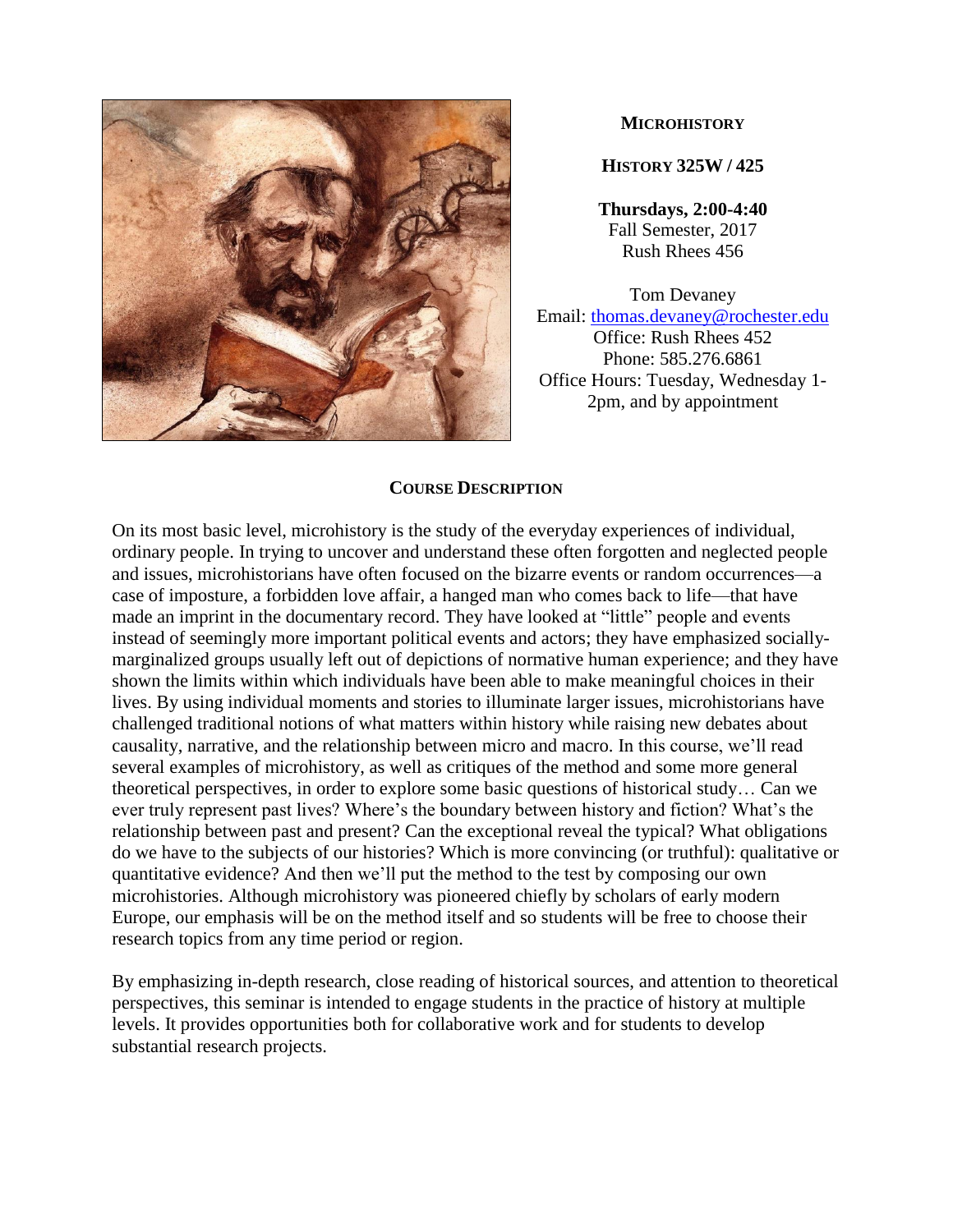Our group includes both undergraduate and graduate students. In order to accommodate the different needs and goals of each group, the course plan and expectations will be moderately tailored for each, with an "undergraduate track" and a "graduate track." In practice, these will not look very different. All students will participate in class meetings in much the same ways, and most of the writing assignments will also be the same. The graduate track acknowledges that doctoral students need to publish in order to be competitive on the academic job market. To that end, graduate students will complete a couple of additional short writing assignments and their research projects will be assessed from the perspective of ultimate publishability. On occasion, graduate students will also participate in extended class meetings that include explicit and practical discussion of publication—topics for which will include selecting appropriate venues, the submission process, dealing with reader reports, etc. All this is meant for current graduate students, but any undergraduate who is seriously considering future graduate study is welcome, indeed encouraged, to participate in the graduate track as well.

There will be a major conference on microhistory taking place on campus this semester in conjunction with this seminar. Titled "The Future(s) of Microhistory," it will be a close examination of the microhistorical approach at a time when transnational/global and "big data" approaches continue to grow in influence. It will also explore the potential of new perspectives and methodologies for microhistory. **This conference takes place all day on Friday and Saturday, November 17 and 18. While I understand that this may present scheduling difficulties for some of you, I very strongly encourage you to do everything possible to ensure that you can be there.** The list of speakers includes a number of prominent historians; in addition to the opportunity to learn from their presentations, you will have the opportunity to meet them and network as well.

After the conference itself has concluded, I plan to publish a volume of collected essays on the subject. While I can make no guarantees, I hope to be able to offer publication in this volume to one or two of the most impressive papers produced in our course.

### **COURSE INFORMATION**

*Course Website:* Please check our course's Blackboard site regularly as I will post some of the course readings, details about upcoming assignments, and other items of interest.

*Communication:* Please come speak with me if you have any questions or concerns about the class. I can be more understanding of your needs if you bring them to my attention before they become a serious problem. I am available during regular office hours without an appointment. If you cannot make posted hours, please contact me to schedule a better time. You may also speak to me by e-mail or phone.

*Attendance:* Attendance at all class meetings is mandatory. As this seminar meets just once a week, any absences will detract from your ability to fully participate in the course. I reserve the right to lower grades for excessive absences or, in extraordinary cases, to withdraw students from the class. If you must miss class for an unavoidable reason, please let me know in advance.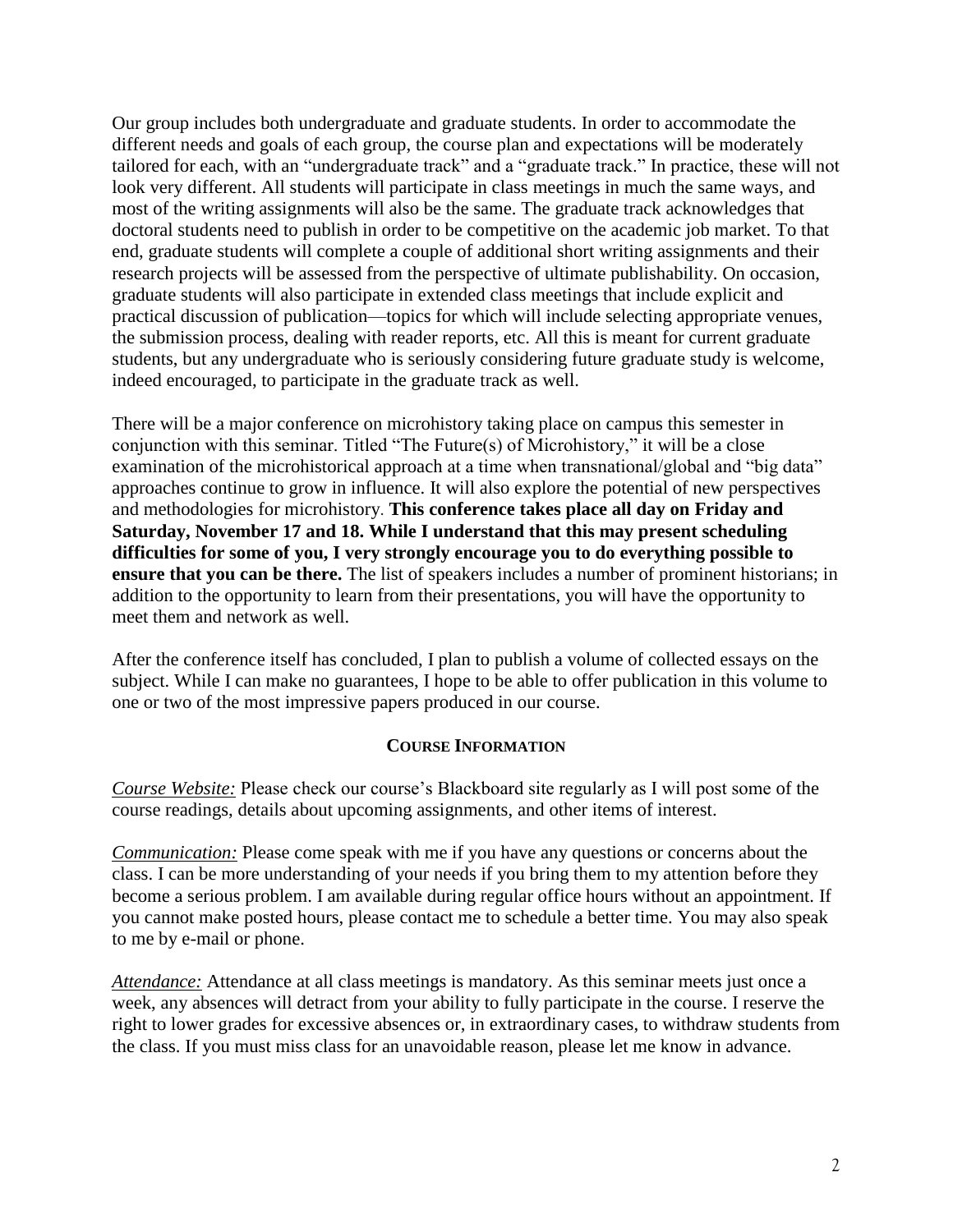*Accommodations:* I encourage you to talk with me about any concern or situation that affects your ability to complete your academic work successfully. Students requiring classroom accommodations should contact the Center for Excellence in Teaching and Learning, 1-154 Dewey Hall, 585-275-9049. You can learn more about the accommodation process at: [www.rochester.edu/college/cetl/undergraduate/disability.](http://www.rochester.edu/college/cetl/undergraduate/disability)

*Academic Honesty:* All assignments and activities associated with this course must be performed in accordance with the University of Rochester's Academic Honesty Policy. More information is available at: [www.rochester.edu/college/honesty/.](http://www.rochester.edu/college/honesty/) This is a collaborative course and you are encouraged to discuss course readings and assignments with your fellow students. However, all written work must be done independently and not in collaboration with another.

*Writing Help:* We will discuss each writing assignment in detail during class. I am also always willing to talk about writing assignments individually: to help you plan an essay, work through the process, or go over a past paper. I strongly encourage all students to take advantage of this by coming to office hours. Another very useful resource is the U of R Writing and Speaking Center, which is dedicated to helping writers at all skill levels to improve. You can reach them at 273- 3577, by stopping by Rush Rhees G-121, or by scheduling an appointment at [http://writing.rochester.edu/help/index.html.](http://writing.rochester.edu/help/index.html)

## **READINGS**

The course texts (listed below) are available for purchase at the bookstore or online. We will also read various articles and other texts which you'll be able to obtain from blackboard or from online databases (e.g. jstor.org). There will be other readings (some assigned by your peers) that will be announced as the term progresses.

Finally, since all good writing needs an audience (and since, all too often, papers are only read by the professor), we will produce an anthology of the essays composed in this class. This anthology will be the assigned reading for our final meeting of the seminar.

Books:

- Natalie Z. Davis, *The Return of Martin Guerre*
- Clifford Geertz, *The Interpretation of Cultures*
- Carlo Ginzburg, *The Cheese and the Worms*
- Carlo Ginzburg, *Clues, Myths and the Historical Method*
- Stephen Greenblatt, *Renaissance Self-Fashioning*
- John Martin, *Myths of Renaissance Individualism*
- Edward Muir and Guido Ruggiero, *Microhistory and the Lost Peoples of Europe*

## **ASSIGNMENTS**

The core of the course will be the research project, which should be a work of original scholarship that examines a historical topic through a microhistorical lens. Within those very broad limits, you have complete freedom to choose your topic. In practice, the sources available to you may not permit a "classic" microhistory along the lines of the *Cheese and the Worms* or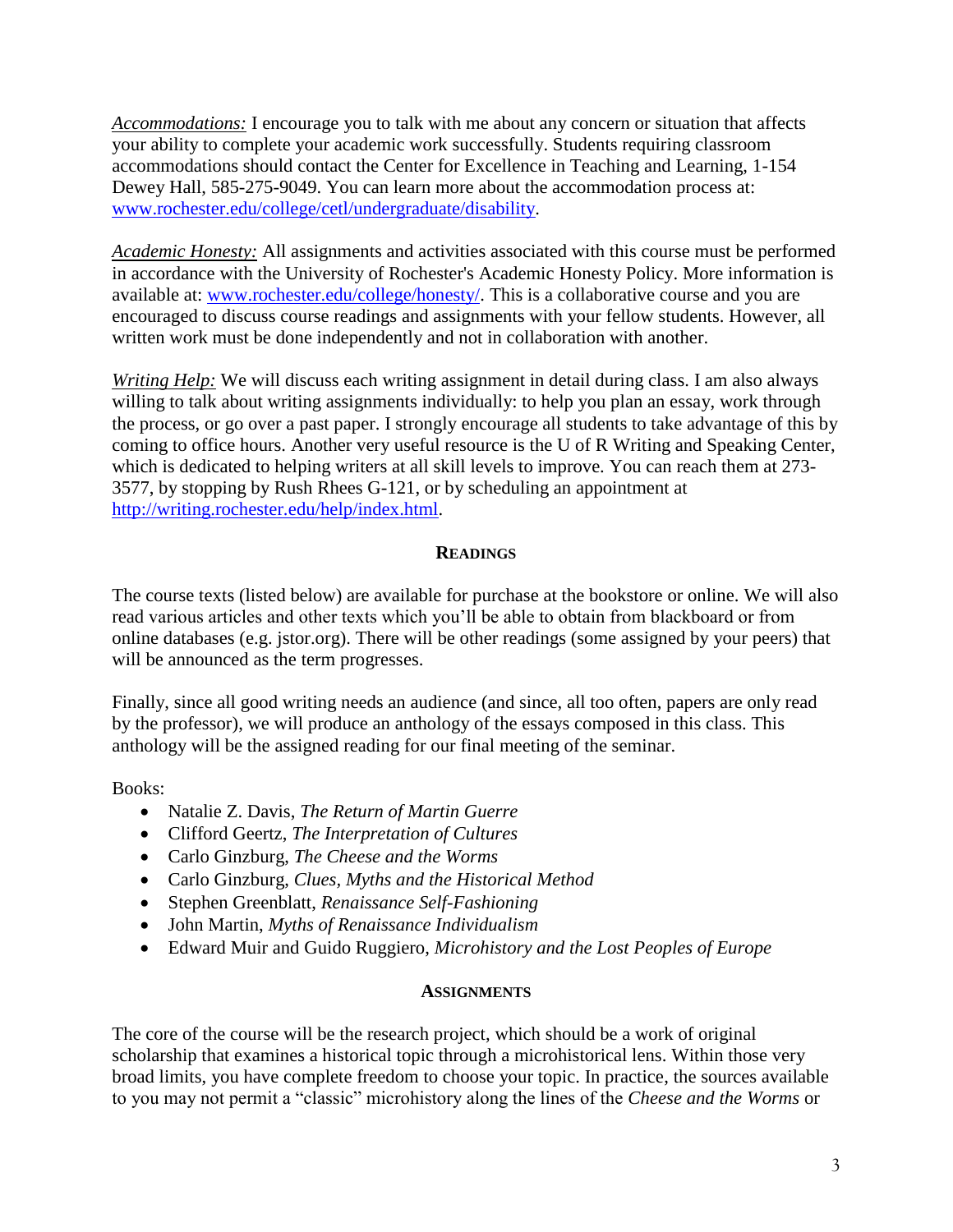*The Return of Martin Guerre*. Yet you should, to the degree possible, incorporate the main features of the microhistorical method and, perhaps more importantly, take a microhistorical point of view.

The typical length for a scholarly article (and, in many cases, an expectation imposed by editors or publishers) is 8,000 words or roughly 30 pages. So that will be our goal. Remember also that this paper must be completed in a semester, just a few short months. You should plan your research project with these limitations in mind, and also remembering that most research papers make a relatively restricted contribution to the field. Think small—this is, after all, the mantra of microhistory—and keep your topic focused.

In order to allow you the most possible time to work on your research, I've kept the readings relatively brief. But there will also be a number of other assignments. Some of these are intended to facilitate our class discussions. Some of them will familiarize your audience (this class) with your materials in a way that should allow us to respond more effectively to your work. All of them should help your research project evolve over the course of the semester.

(please note that I've included all the assignments here. Those students on the "undergraduate track" will be able to skip some of them)

## *List of assignments:*

- 1) Leading class discussion [in groups, rotating responsibility]
- 2) Report on a critique of microhistory **[Sep7]**
- 3) List of preliminary ideas for topic **[Sept 7]**
- 4) Writer's Portfolio (description of current and future writing projects) **[Sept 14]**
- 5) An exemplar of an article from your field (preferably with microhistory focus) **[Sept 14 – graduate students]**
- 6) Potential target journals for your essay **[Sept 21 – graduate students]**
- 7) Topic proposal & annotated bibliography **[Oct 12]**
- 8) Analysis of primary source and revised topic proposal & bibliography (with preparation of reading assignment for the class) **[Oct 19 or 26]**
- 9) Rough draft, with revised title and abstract **[Nov 21]**
- 10) Anonymous critique of another student's paper **[Nov 28]**
- 11) Final paper **[Dec 12]**

*Leading Class Discussion:* We will divide the students into three groups—A, B, and C. Each group is responsible for leading discussion twice during the semester (as marked in the schedule below). When leading, you need to meet with your partners at least a couple of days in advance, develop a list of 5-10 discussion questions, print enough copies of these questions for everyone, and use these and other questions to start and sustain class conversation. You may divide up the various tasks (e.g. if there are multiple readings, individual members of the group might be each "in charge" of one text), but every group member should have a speaking role in the actual class discussion.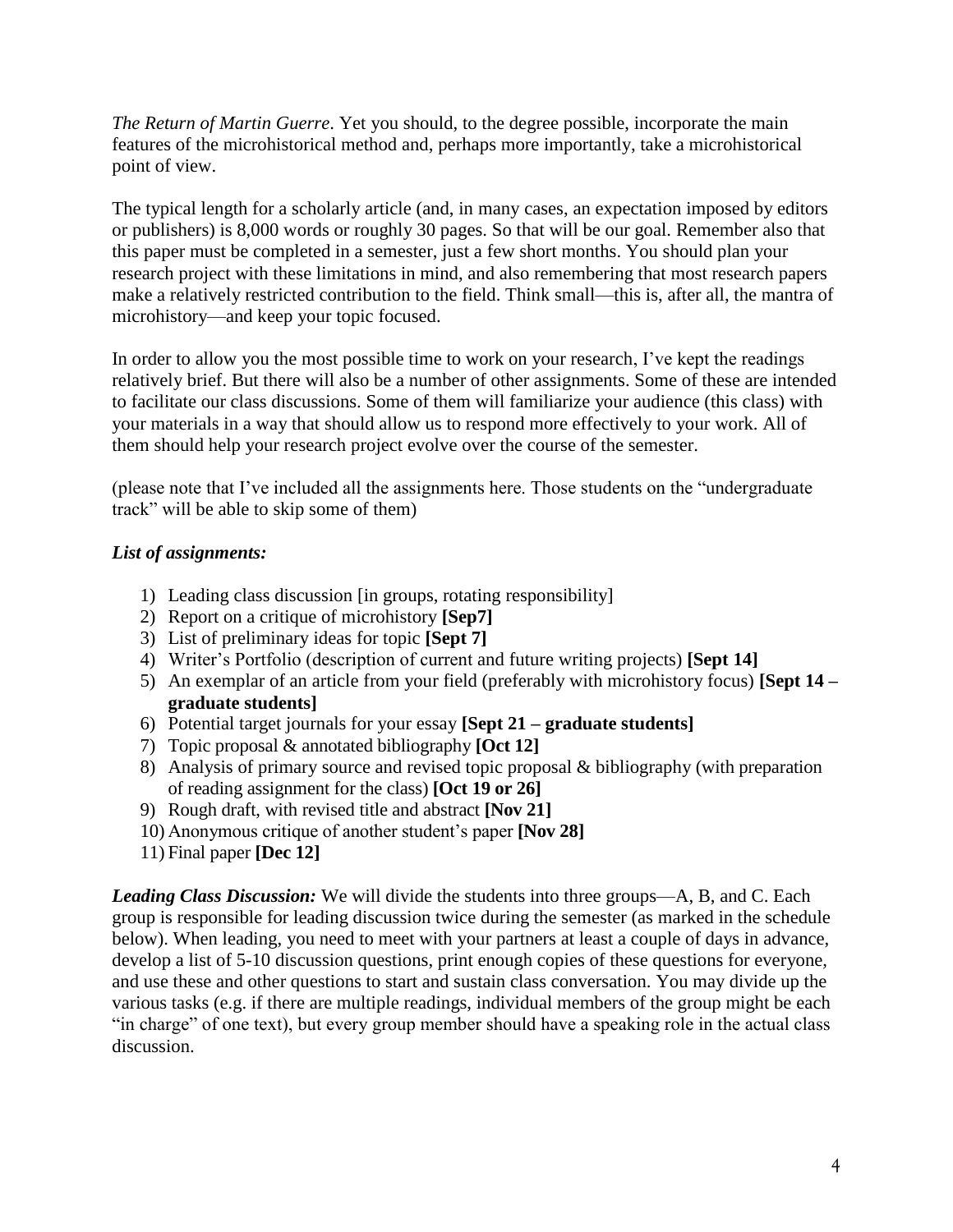*Report on a Critique of Microhistory:* During our first meeting, I'll circulate a list of critiques/overviews of the microhistorical method and philosophy of history and each student will pick one. In week two (and perhaps carrying over to week three, depending on how long it all takes), each student will give a brief (5 minutes) report on their article. Reports should outline the author's perspectives on microhistory and their evidence, and comment briefly on the articles implications for practitioners of microhistory (in other words, think about what's useful/important here for you and for your classmates as you embark upon your own writing of history).

*Writer's Portfolio:* Each person's scholarship has a particular path (this might be chosen or it might be created by default decisions). Create a portfolio of your past, current, and future writing projects. You can divide them by semester and then list future writing projects. List possibilities for each; that is, all possibilities you are currently entertaining. If you were to consciously plan it out, how would you make choices about your writing activities for the rest of the semester, or year? How might they best come together to prepare you for a long term goal, such as a dissertation or future graduate school career? Work out some possible scenarios for yourself, including project you want to tackle for this class. Into which of these two categories would you place it: drawing on "current skills/interests" or things you want to learn?

*Exemplar:* Scan at least the introduction to an academic article that you admire. It can be in any field, although it might be useful if it's connected to microhistory. If it relates to something you are writing about this semester, so much the better. In a few paragraphs, explain to the reader why you think this is a great article. What task did the author set for herself/himself? How was this achieved? Can it serve as a model for the essay you are writing this semester?

**Potential target journals:** Choose three journals that you think might be potential publication sites for your paper. You may rely on your favorites, but do explore at least one with which you are less familiar. Consider a variety of types of journals, including those that focus on graduate student writing.

Summarize the following for each journal:

1. Do you see any recent trends in their area of interest? (And does this fit with what you are planning to do in this course?)

2. What kinds of scholars tend publish in this journal? (Mostly from a single country or more international? Grad students, early career, or established scholars? Historians only, or from a range of disciplines?

3. What are the journal's guidelines for submission? How might these affect you were you to submit to them? (you may print these from their website and attach it to your paper, if they are too lengthy to summarize).

*Topic proposal & annotated bibliography:* The topic proposal consists of a title for your project, a one-page abstract of your paper, and a bibliography of the list of sources (primary and secondary) you will use for your paper. For the abstract, make sure that your argument, key questions, and main sources are clear while limiting yourself to 250 words. For the bibliography, include basic information about at least 10 sources, letting the reader know what they are and why you are including them in the bibliography. Please identify one or two sources that you think will be "conversants" for your essay.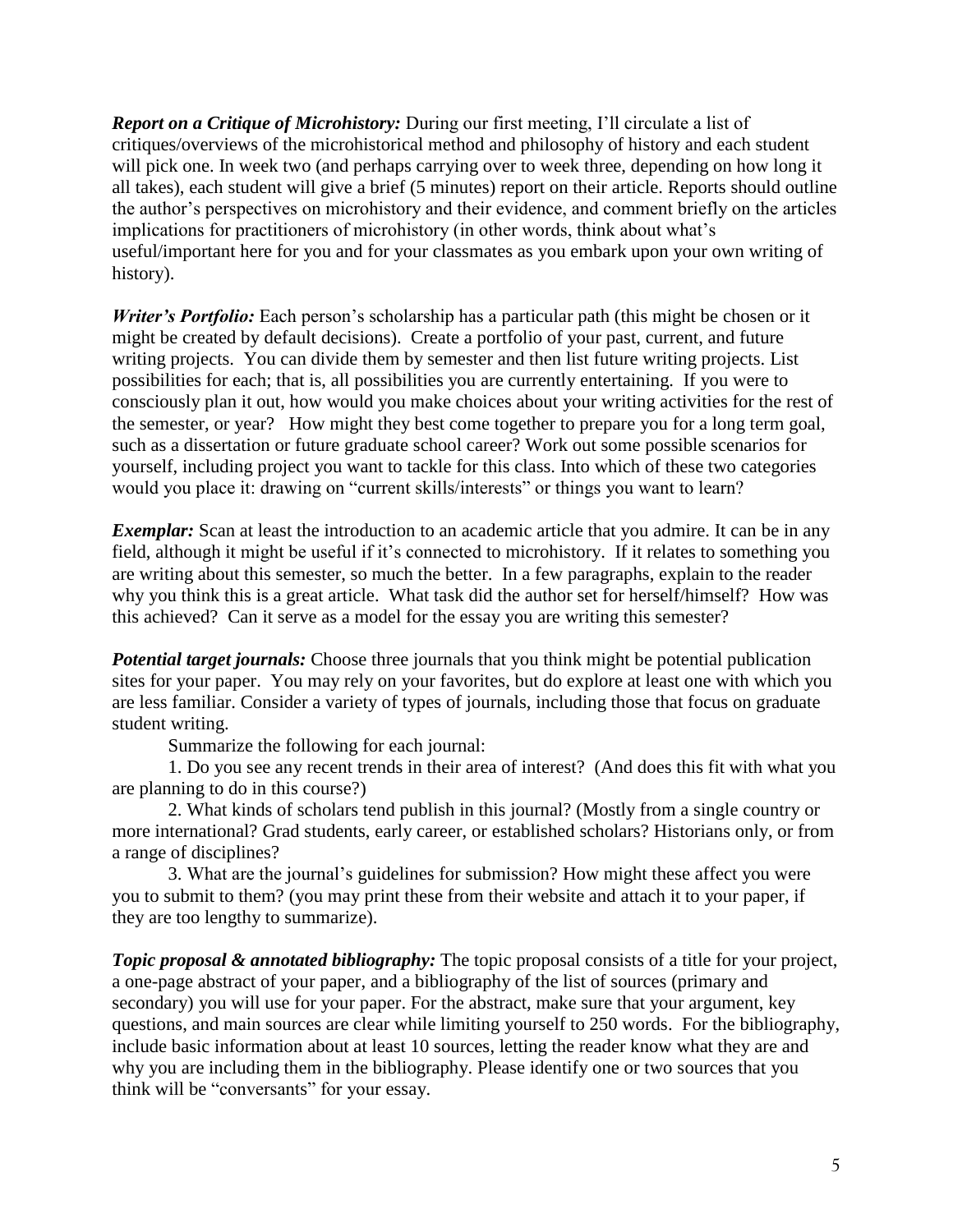*Primary source analysis and revised topic proposal & bibliography***:** This should be at least five pages long, but you are encouraged to write more. The suggested page lengths below apply to a potential 5-page submission. Simply scale them up if you wish to write twice as much, and try to keep a balance between the individual aspects of the assignment.

- 1) Page one is a revised version of the title and abstract you did for the topic proposal, above.
- 2) Describe how your analysis of the primary source you have chosen will address the following questions: a) How your paper makes a significant departure from the literature; b) Why that departure is important and interesting to the conversation you are joining; c) Address some of the implications of your work (what do we gain by your analysis?). (one to two pages) (Please note that the latter question is often the most difficult assessment to make in writing microhistory – just give a tentative conclusion at this stage of the writing).
- 3) Analyze one of your primary sources (or part of one). Show the reader how it relates to the question you are asking in your paper as stated in your abstract. (one to two pages). If possible, attach a copy of the portion(s) of the source you are addressing.
- 4) The bibliography should contain between 15 and 20 items, which are briefly described as to the contents and use for you. The main conversants for your paper should be identified

*Critique of another student's paper:* Write a short essay (about 2-3 pages) which analyzes another student's paper. Your critique should be graciously written in a spirit of good will and *constructive* criticism. But criticisms and advice for the author are required, so be sure to include your own opinions and suggestions about how this paper could be improved. Your critique will not affect the author's grade, nor will it affect the grade you receive on your own paper. These are two separate assignments. A good critique should address the following concerns:

- 1) Brief summary of the paper's thesis statement and its main points.
- 2) Analysis of the argument: Did the paper have a thesis statement which was clearly articulated? Is the argument logical? Did the author's evidence back up his/her argument? Does the author engage with existing scholarship? What's missing?
- 3) Analysis of organization: Is this a well-organized paper? Do the parts of it fit together in a coherent whole? Does each paragraph express a main idea, substantiated by evidence or examples?
- 4) Style and grammar: Is the essay well written? Did you enjoy reading it? Do problems of spelling, awkwardness, or inappropriate word choice interfere with the author's ambitions? Is the footnoting done correctly?

These are the kinds of issues that are frequently raised in the reports one receives from journals. You may address them in this order, or in any order that makes sense to you. You may also, of course, bring up any other issues that come to your attention.

|                                 |     | <b>GRADING</b> |
|---------------------------------|-----|----------------|
| Participation and attendance:   | 20% |                |
| Preliminary writing assignments | 40% |                |
| Final paper:                    | 40% |                |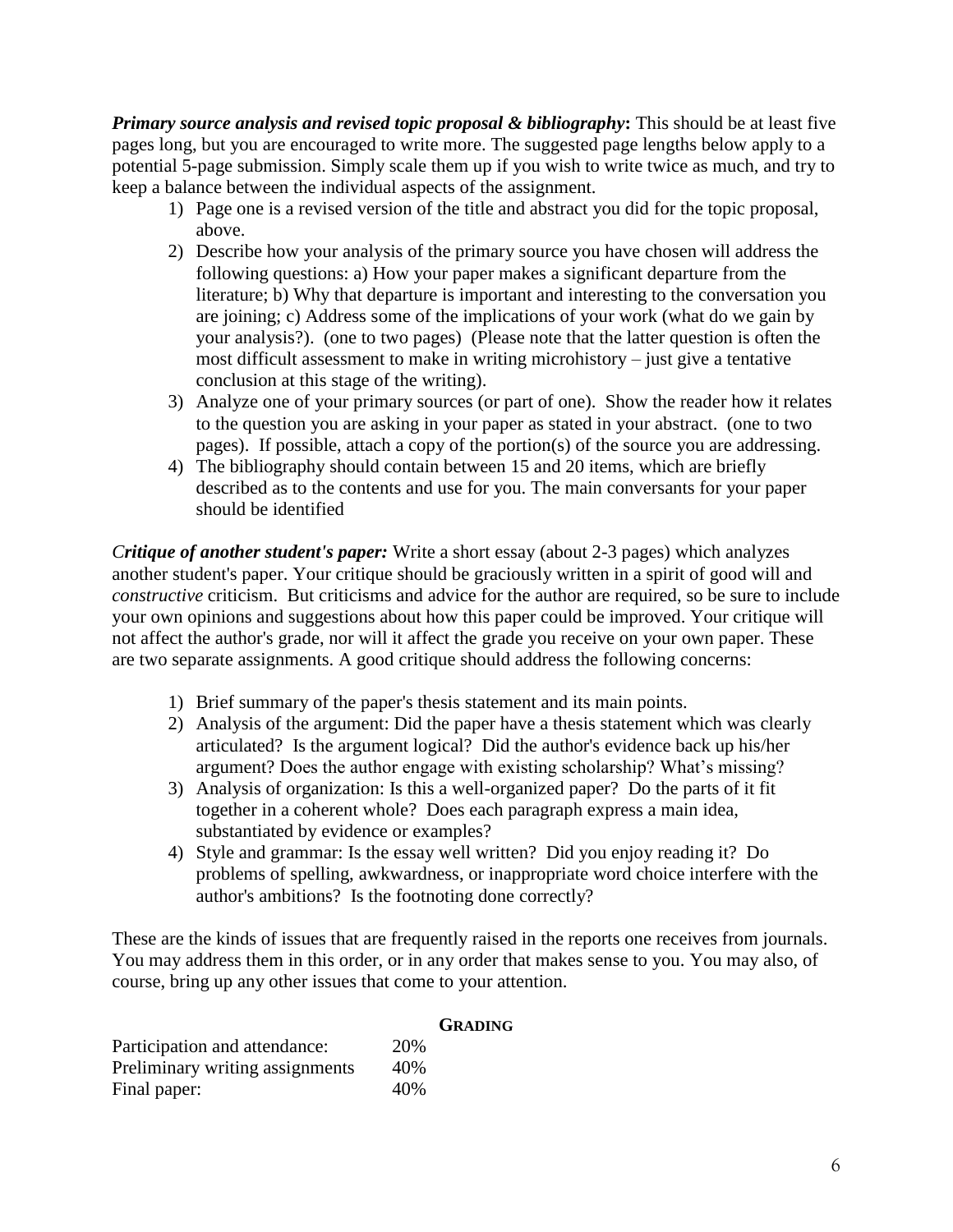#### **RESEARCH AIDS**

Identifying a viable topic and finding sources will be two of the central challenges you'll face in this course. Reading widely and with attention to moments that seem discordant, bizarre, or superficially inexplicable should help you identify potential topics. But such topics will only be feasible if you can then find further source material. Although there are a number of finding aids available, the range of interests in our group means that describing them at length here would be difficult. I'm available to help, of course, and you should feel free to stop by my regular office hours or to email me for an appointment if those hours don't fit well with your schedule. There are also various people in Rush Rhees whose assistance and advice may well be invaluable, both in terms of identifying a topic and of locating sources for a topic you've already conceived. These include:

**Alan Unsworth**, History Librarian [aunsworth@library.rochester.edu](mailto:aunsworth@library.rochester.edu)

**Anna Siebach-Larsen**, Director of Robbins Library [alarsen@library.rochester.edu](mailto:alarsen@library.rochester.edu)

**Andrea Reithmayr**, Special Collections Librarian [areithmayr@library.rochester.edu](mailto:areithmayr@library.rochester.edu)

**Melissa Mead**, University Archivist [mmead@library.rochester.edu](mailto:mmead@library.rochester.edu)

Please take advantage of their knowledge and insight! Even if you have a topic figured out and know about some sources, they've a great deal of experience and there's a strong chance that they'll be able to suggest other possible avenues of research.

### **SCHEDULE OF MEETINGS AND READINGS**

**Thurs Aug 31:** Introductions

**Thurs Sept 7:** Trifles and clues (Discussion leaders: group A)

*Readings*:

- Edward Muir and Guido Ruggiero, *Microhistory and the Lost Peoples of Europe* (1991), especially "Introduction: Observing Trifles," pp. vii-xxvii.
- Giovanni Levi, "On Microhistory," in *New Perspectives on Historical Writing* (1994), ed. Peter Burke, pp. 97-119.
- Carlo Ginzburg, "Clues: Roots of an Evidential Paradigm," in his *Clues, Myths and the Historical Method*, 96-125.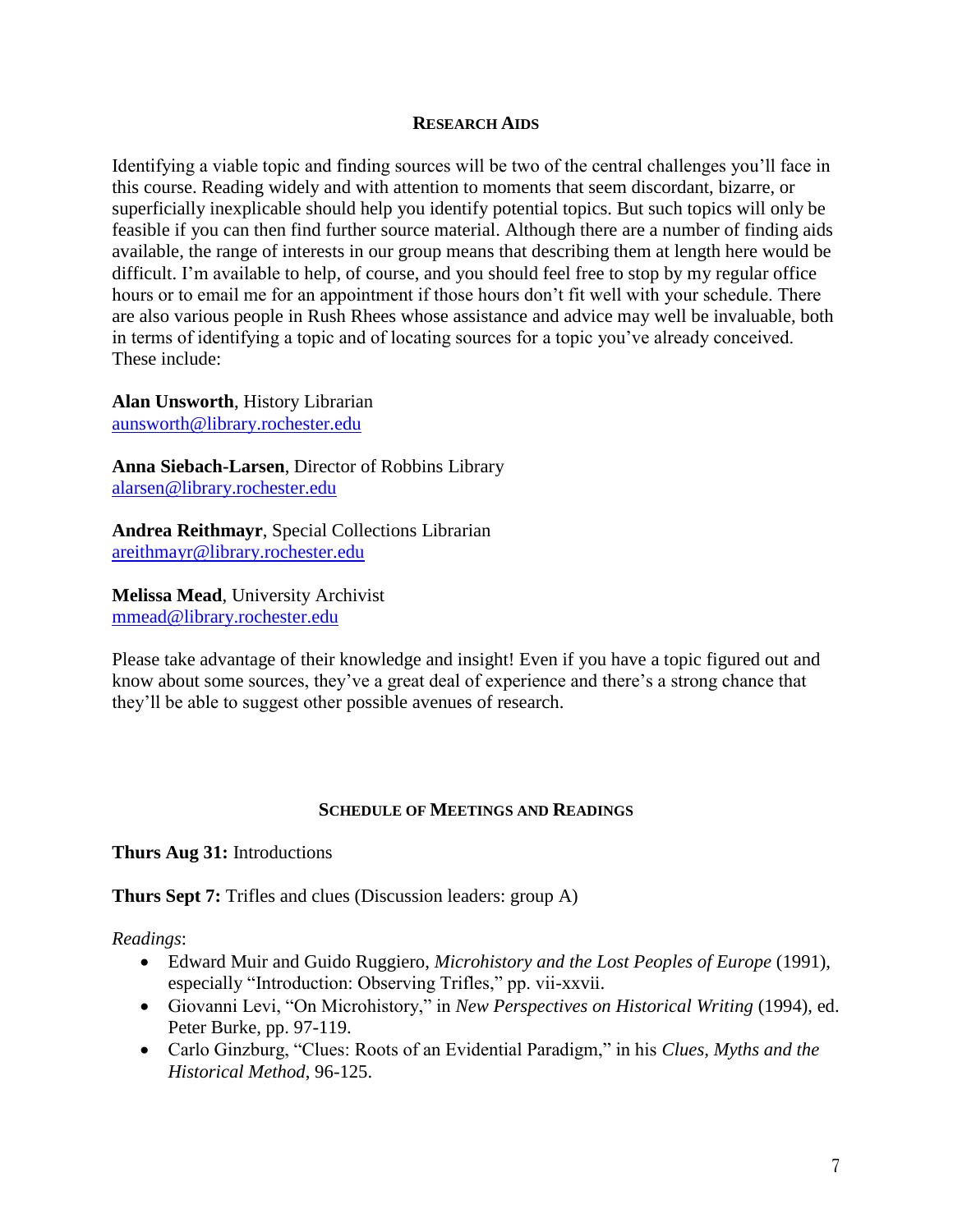Writing for the week, part 1: Report on a critique of microhistory (these may take one or two weeks to present, depending on the number of participants and the time taken for discussion of articles above).

Writing for the week, part 2: Bring a list of at least 3 potential topics for your final essay – write three to five sentences for each. At this point, it would also be wise to start searching for items you might have to borrow on interlibrary loan (or make other arrangements to see).

**Thurs Sept 14:** Heretical Cosmologies (Discussion leaders: group B)

*Readings*:

- Ginzburg, *The Cheese and the Worms*
- Ginzburg, "The Inquisitor as Anthropologist," in his *Clues, Myths, and the Historical Method*, 156-164.

Writing for the week, part 1: Writer's Portfolio

Writing for the week, part 2: Exemplar (grad only)

**Thurs Sept 21:** Microhistory and the bizarre (Discussion leaders: group C)

*Readings*:

- Clifford Geertz, "Thick Description," and "Deep Play; Notes on the Balinese Cockfight," in his *Interpretation of Cultures*.
- Maurizio Bertolotti, "The Ox's Bones and the Ox's Hide: A Popular Myth, Part Hagiography and Part Witchcraft," in Muir and Ruggiero, *Microhistory and the Lost Peoples of Europe*.
- The Bologna Seminar, "Ritual Pillages: A Preface to Research in Progress," in Muir and Ruggiero, *Microhistory and the Lost Peoples of Europe.*
- Robert Darton, "Pop Foucaultism" *New York Review of Books*, Oct. 9, 1986: 15-16.

Writing for the week: Potential Target Journals for your essay (grad only)

**Thurs Sept 28:** The dangers of interpretation (Discussion leaders: group A):

*Readings*:

- Robert Darnton, "Worker's Revolt: The Great Cat Massacre of the Rue Saint-Severin," in *The Great Cat Massacre and Other Episodes in French Cultural History* (New York: Vintage Books, 1984), pp. 75-106.
- Roger Chartier, "Text, Symbols, and Frenchness: Historical Uses of Symbolic Anthropology," in *Cultural History: Between Practices and Representations* (Ithaca: Cornell University Press, 1988), pp. 95-111.
- Dominick LaCapra, "Chartier, Darnton, and the Great Symbol Massacre," *Journal of Modern History* 60 (1988): 95-112.
- Harold Mah, "Suppressing the Text: The Metaphysics of Ethnographic History in Darnton's Great Cat Massacre," *History Workshop Journal* 31 (1991): 1-20.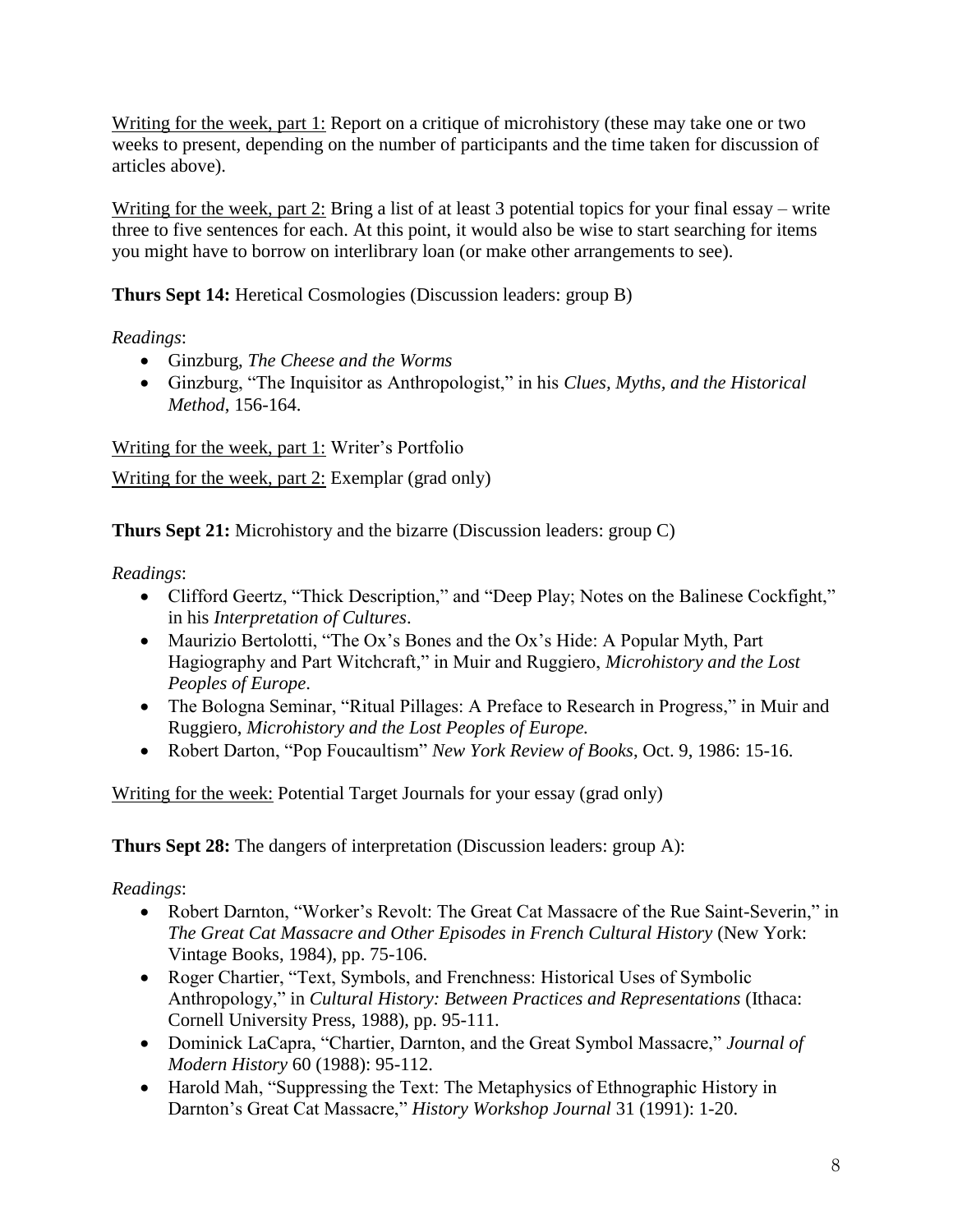# **Thurs Oct 5: Individual meetings, no class**

The goal for this week is for me to meet with you to talk about your project proposal. You should also be using this week to start preparing an analysis of your sources for class presentation.

**Thurs Oct 12:** Narrative and speculation (Discussion leaders: group B)

*Readings*:

- Natalie Davis, *The Return of Martin Guerre*
- Robert Finlay, "The Refashioning of Martin Guerre," *The American Historical Review* Vol. 93, No. 3 (1988): 553-571.
- Natalie Davis, "On the Lame," *The American Historical Review* Vol. 93, No. 3 (1988): 572-603.
- Hayden White, "The Question of Narrative in Contemporary Historical Theory," *History and Theory* 23 (1984): 1-33.

## Writing for the week: Topic proposal

**Thurs Oct 19:** Identity and "self-fashioning": implications for microhistory (Discussion leaders: group C):

*Readings*:

- Stephen J. Greenblatt, *Renaissance Self Fashioning* (1983), entire recommended but especially introduction (pp. 1-10); chapter 1: "At the Table of the Great: More's Self-Fashioning and Self-Cancellation," pp. 11-73; and "Epilogue," 255-257, along with the relevant notes.
- John Martin, *Myths of Renaissance Individualism* (2004), entire.

Writing for the week: If you're scheduled to present an overview of your paper next week, please have ready whatever reading assignment is necessary for the class to prepare for your presentation. It would be helpful if your reading is by one of the "conversants" for your paper, but you may choose anything that will make us better readers of your paper.

**Thurs Oct 19:** Presentations in class of revised topic proposal and bibliography.

Writing for the week: Same as above, for those presenting the following week.

**Thurs Oct 26:** Presentations in class of revised topic proposal and bibliography (conclusion of presentations)

## **Thurs Nov 2: Individual meetings/work on rough draft, no class**

**Thurs Nov 9:** Rough draft of essays due in class, two copies, with revised abstract and title

**Thurs Nov 16:** Return of essays with critiques